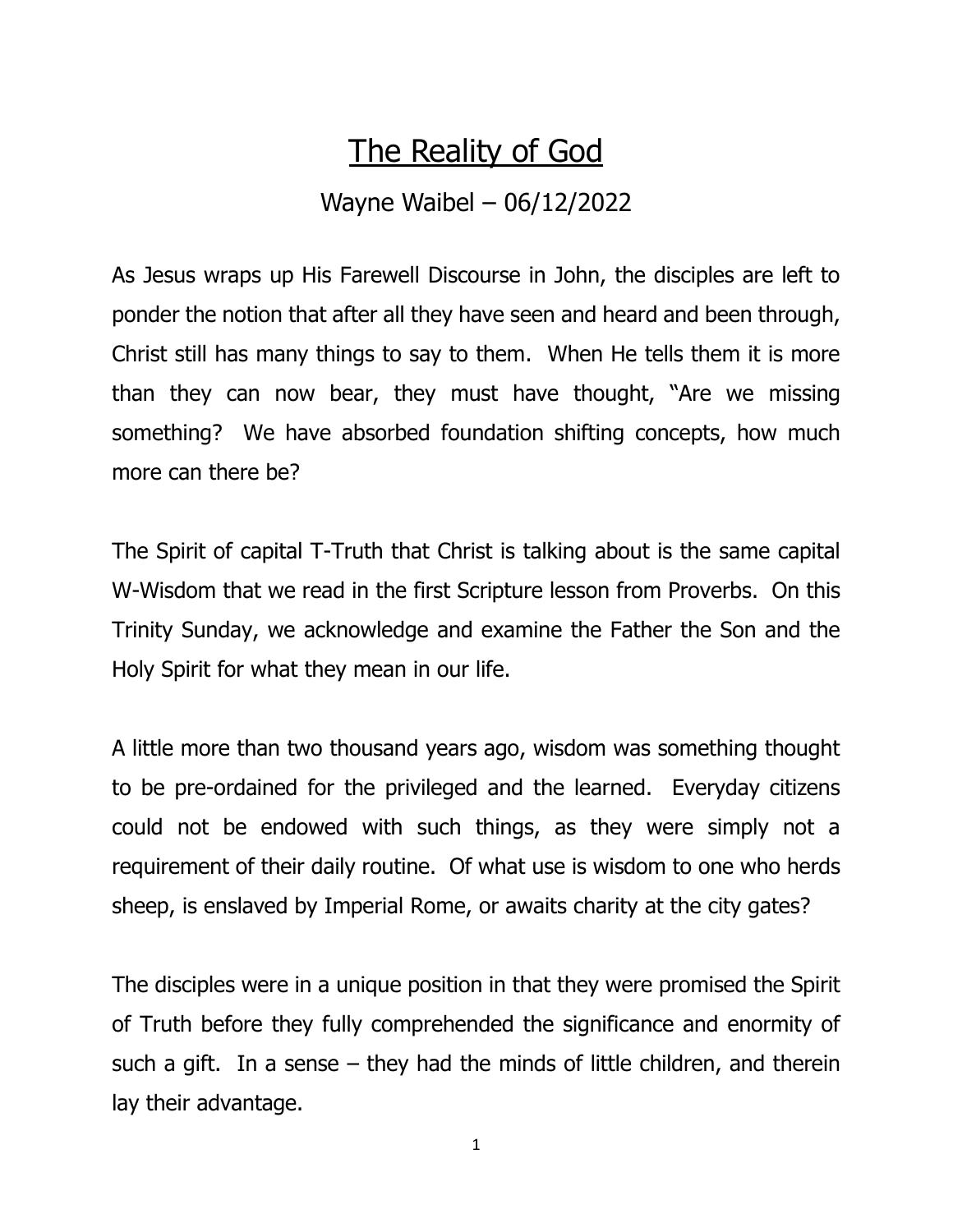They had the benefit of intelligent ignorance. They had no idea what was about to fall upon them, so they had neither worry nor expectation. They were without understanding, which is why Jesus told them they could not bear it.

Our understanding of the heavens confronts us with two important thoughts: the incomprehensible greatness of our Creator and our own very small stature in the universe. This is a confrontation we all must face, and if we're lucky – we learn quickly so we don't have to experience it over and over and over again until we get it.

I was one of the lucky ones. I was whopped upside the head with this reality every time I stepped out on deck while we were underway. I defy anyone to witness the expanse of the open sea at night, while being a tiny little bobber on it and not be immediately impressed with the vastness of the universe contrasted with the teensy little speck of humanity that we represent.

The good news is that the more we cooperate with the reality of God in our lives, especially during times of trouble, the stronger our hope and faith become.

2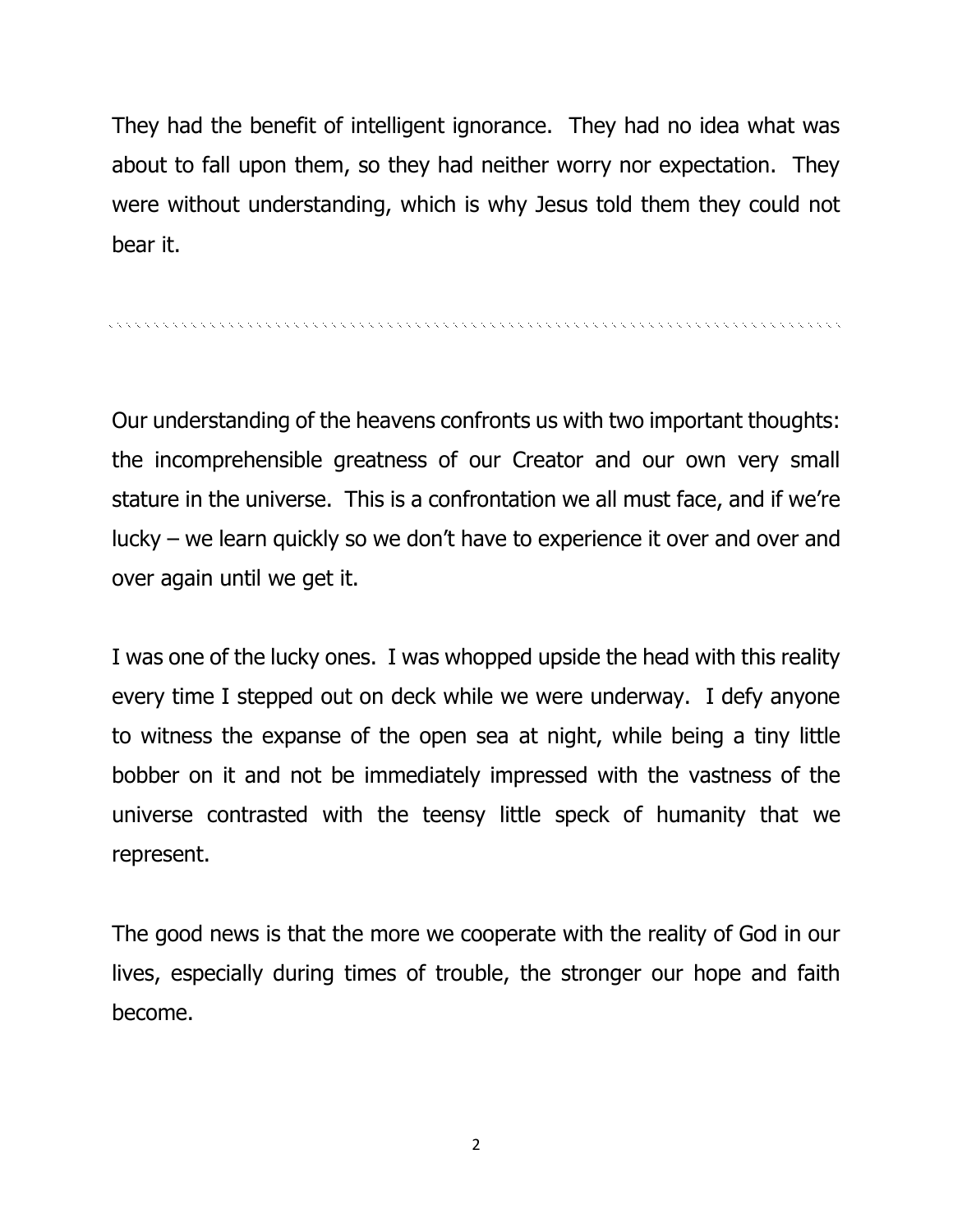It's at times of trouble that we do well to remember that hope is not something we work out but something we take in.

In Paul's letter to the church in Rome, he had a much easier time conveying his message of hope, then he did to the church in Corinth. His letters in Romans take a far less intense track then Corinthians for that very reason. He doesn't have to fight them. They are considerably more receptive.

It's entirely appropriate that the message of love expressed in Corinthians is set-aside on Trinity Sunday for a more Triune eloquence as expressed in Romans. "Because the love of God has been poured out in our hearts by the Holy Spirit who was given to us.

Paul reminds us that "we rejoice not only in hope of the glory of God, but in tribulations also, knowing that tribulation produces perseverance; and perseverance, character; and character hope. And hope does not disappoint." The love and beauty of the Divine Trinity is embedded in every moment of our lives. All we have to do is see it, and in order to see it  $-$  all we have to do is look.

re electronic electronic electronic electronic electronic electronic electronic electronic electronic electron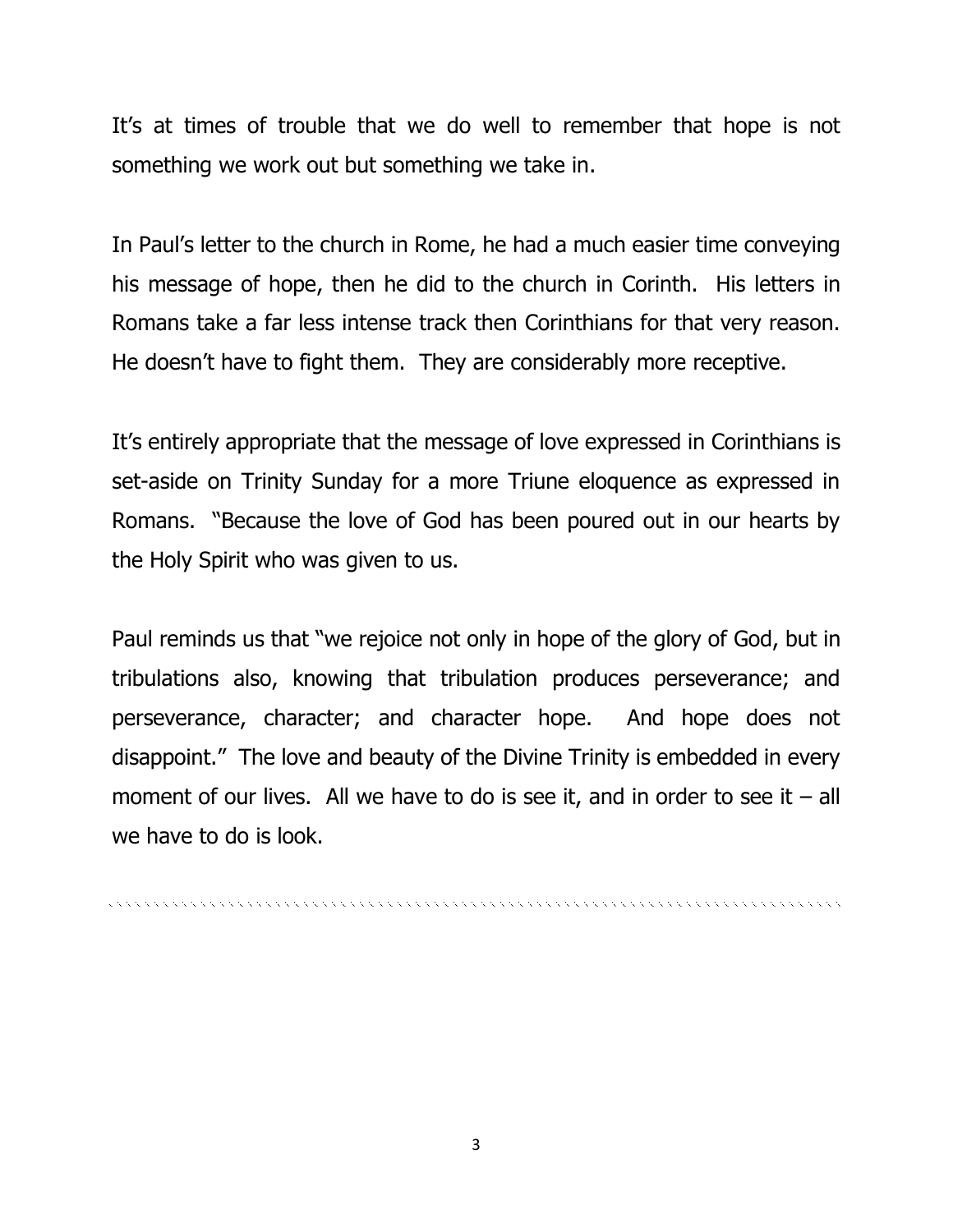This is what David was trying to capture in his song of praise from our Call to Worship. The immensity and the majesty of a Creator who could generate the whole of the universe on the one hand, and be mindful of humanity on the other.

The subject of the text, and our praise - should not be the creation, but the Creator. The Creator who bestows upon us tiny little humans – dominion over the work of His hands.

Jesus communicates in such a way as to point people to God. It's what He does. It's who He is. His entire purpose is to bring people to God. Whatever it takes to get us there is what He does, and did. God is more faithful than we can ever imagine.

It's not complicated. "All things that the Father has are Mine. Therefore I said that He will take of Mine and declare it to you. When the Spirit of Truth has come, He will guide you into all truth."

Wisdom is the Holy Spirit personified. It is an intuitive posture of truthfulness. It is the tiny ember that burns deep within us and causes us to live not by anxiety, but by wonder. And that sense of wonder that enshrouds us in our youth needs to find a way to resurface as we gain wisdom and experience and faith and hope.

4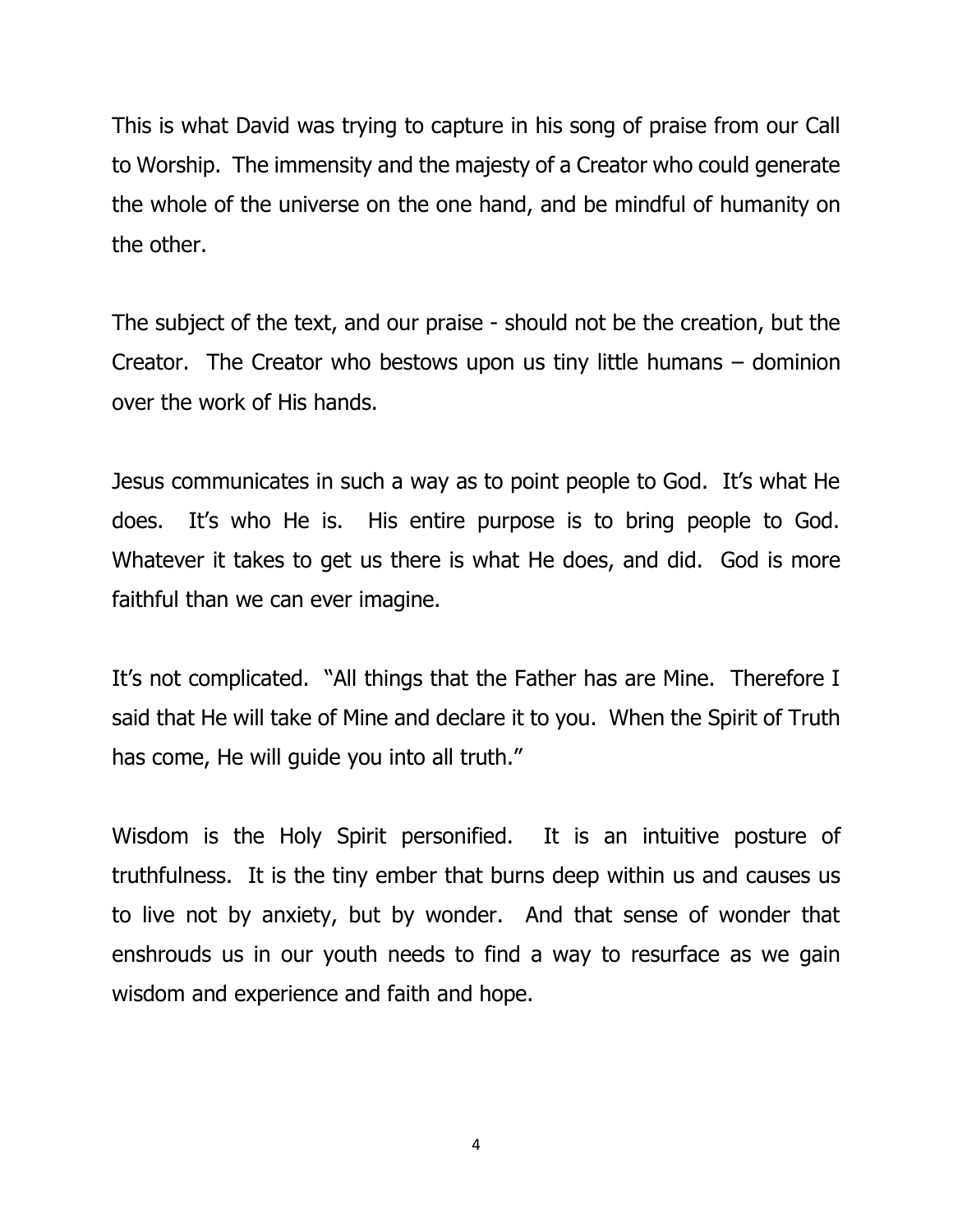As the disciples struggled mightily with the Imperial forces at odds with their faith, we too face the same dynamics in our own. I think that's why Jesus felt compelled to tell them, one  $-$  He had much more to impart, and two  $$ they could not possibly bear to hear it until they were on their own.

The triumph of Jesus is made manifest in the lives we lead. His way, and His Father's delight are all part of the magnificent plan that we get to be a part of, if we so choose.

n en elektron en elektron en elektron en elektron en elektron en elektron en elektron en elektron en elektron

When we think of wisdom and when we talk about wisdom, we talk in terms of sage advice and clear understanding, and that is certainly part of it. But if we examine it deep enough, another picture emerges. In the context of creation, Wisdom is at the foundation. When it comes to truth and justice – Wisdom is the lynchpin. And when we understand the Holy Spirit as part of the Triune Godhead  $-$  it is wisdom.

When you are feeling lost and alone, remember that your wisdom is connected with a Wisdom that has been here since the beginning of creation. It urges you forward. It calls you to claim your own true self. It sets you free to become the child of God you were called to be.